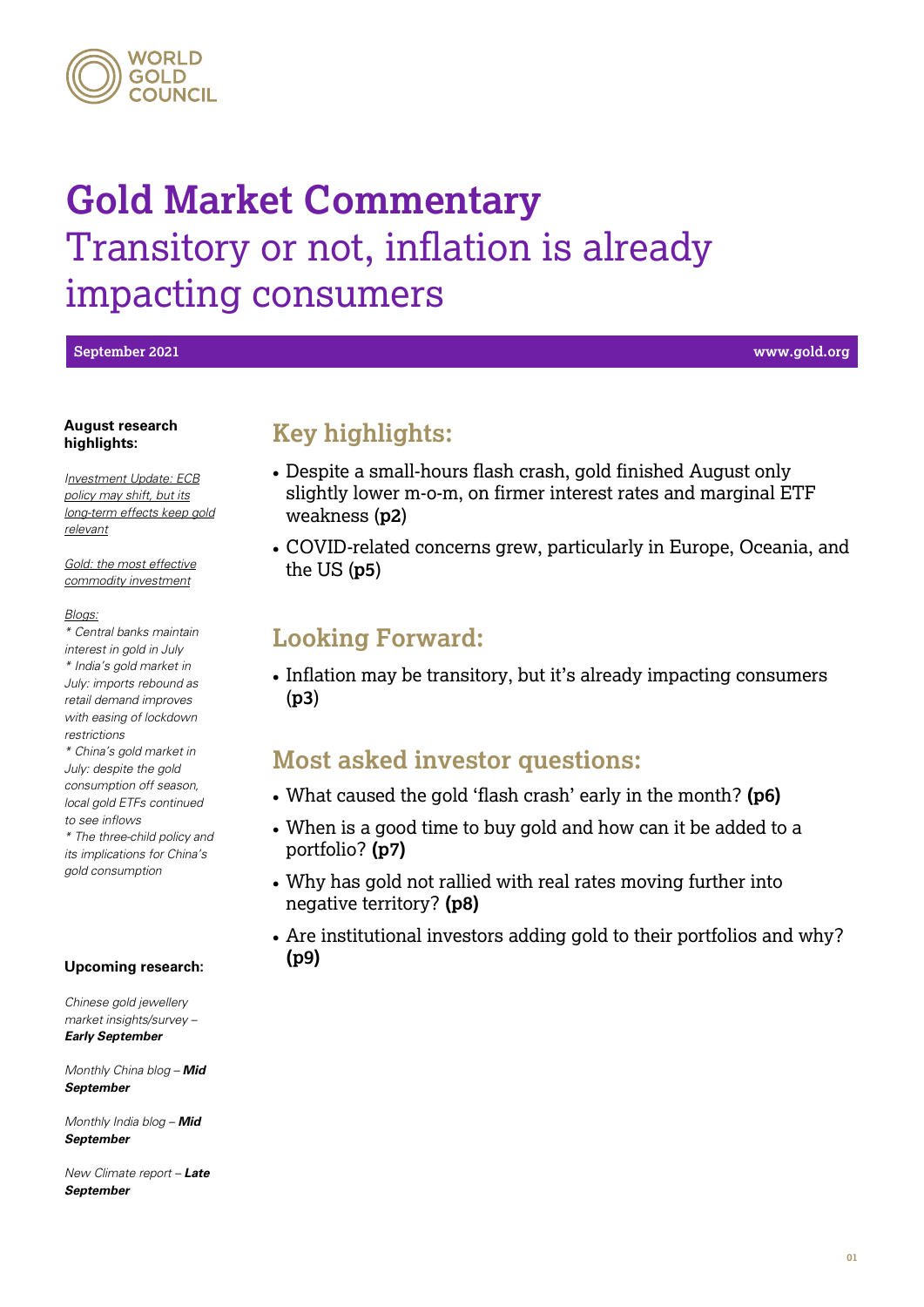

Gold fell slightly during August, down 0.6% in US dollars, on modestly firmer interest rates following strong US jobs data.<sup>[1](#page-1-0)</sup> Gold is now approximately 4% lower on the year. Global financial markets were relatively quiet during the month, which is common in August, with most stock markets drifting higher on lighter volumes. Geopolitical news was a focus as the US abruptly pulled its forces out of Afghanistan; now that the Taliban has assumed control of the Afghan government, there are concerns that certain global geopolitical tension – which had subsided since the 2020 US Presidential election – could be reignited. However, despite the slight price weakness there were signs of green shoots for gold. Federal Reserve Chairman, Jerome Powell, spoke at the Jackson Hole summit on 27 August, with his "lack of substantial further progress" comments positively impacting the price of gold, up 1.4% on the day; the move reflected his widely anticipated comments, *August was a relatively quiet month, despite geopolitical news*

According to our [short-term model](https://www.gold.org/goldhub/data/short-term-gold-price-drivers) (**Chart 1**), the slight fall in the gold price in August was primarily driven by *momentum* factors, led by ETF outflows and a reversal from the strong July gold return, as well as modestly higher rates. Countering their negative impact was follow-through from interest rate declines in July. Despite the August 9th flash crash (**p6**), gold ended an otherwise uneventful month resiliently flat. *Momentum factors drove gold prices in August*

data came in much lower than expected – the lowest in seven months.

#### **Chart 1: Firmer interest rates, ETF outflows and a strong July, countered by lagged rate effects left gold near-flat by month-end**

and it appears tapering will be pushed into 2022, particularly as just last week US jobs

Contributions of gold price drivers to periodic gold returns\*



\*To 31 August 2021. Our short-term model is a multiple regression model of weekly gold price returns, which we group into the four key thematic driver categories of gold's performance: economic expansion, market risk, opportunity cost, and momentum. These themes capture motives behind gold demand; most poignantly, investment demand, which is considered the marginal driver of gold price returns in the short run. 'Residuals' represent the percentage change in the gold price that is not explained by factors currently included in the model. Results shown here are based on analysis covering an estimation period from February 2007 to 31 August 2021.

Source: On Goldhub, see: **Short-term gold price drivers**

<span id="page-1-0"></span>1 Based on the LBMA Gold Price PM in USD as of 31 August 2021.

### **Gold fell marginally on firmer rates and ETF weakness**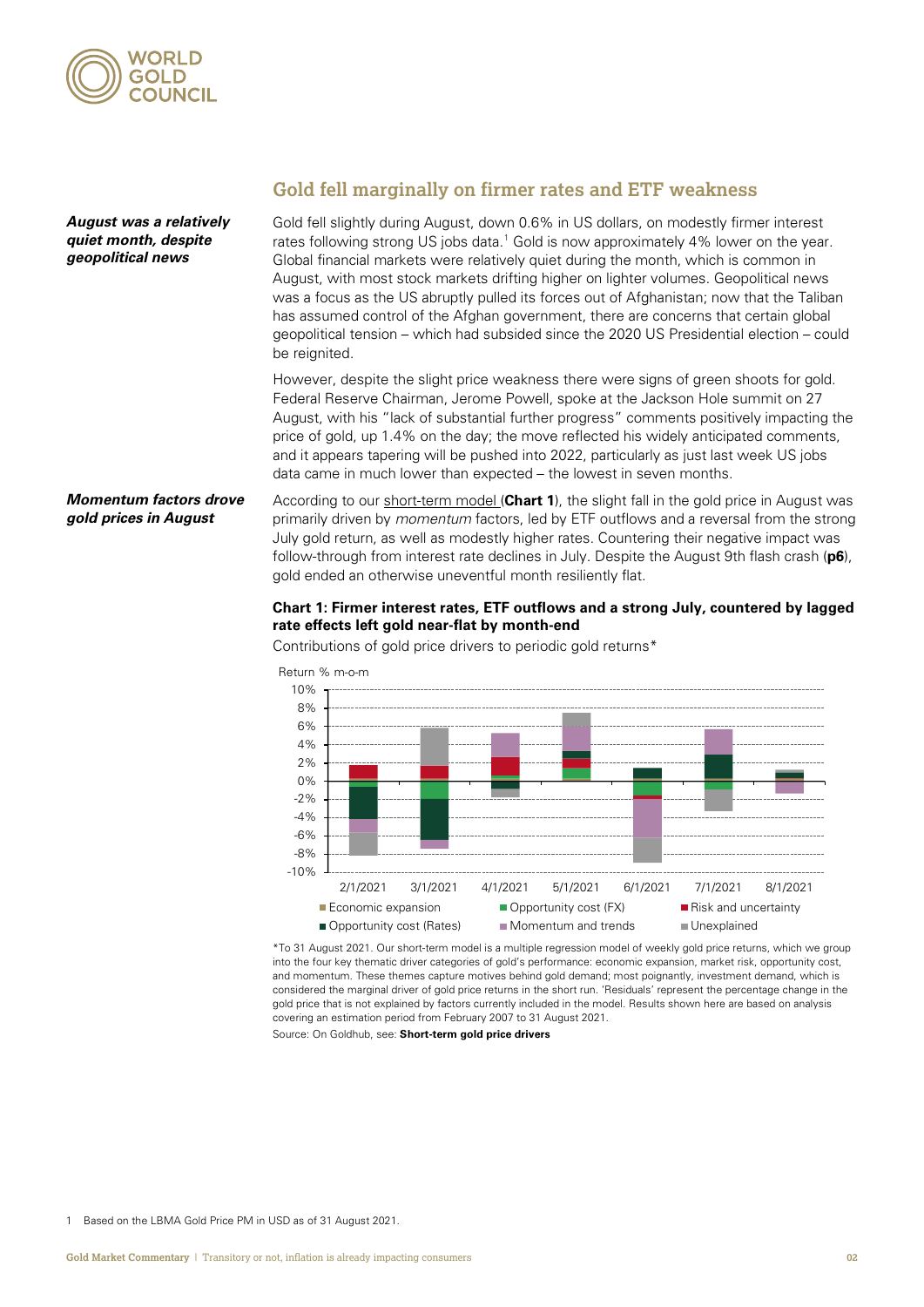

*Inflation is rearing its head in numerous ways like "shrinkflation" and "hedonic adjustments"*

#### **Inflation may be transitory, but it's already impacting consumers**

Central banks, including th[e US Federal Reserve \(Fed\)](https://www.reuters.com/world/us/fund-managers-position-transitory-us-inflation-2021-08-12/) and the European Central Bank [\(ECB\)](https://www.brusselsreport.eu/2021/05/31/why-eurozone-inflation-will-not-be-transitory/) have generally characterized the uptick in inflation as transitory. However, not everybody agrees. Strategists from financial institutions includin[g Invesco,](https://www.invesco.com/emea/en/invesco-insights/insights/entering-the-inflation-debate-transitory-or-here-to-stay.html) [JP Morgan,](https://www.gobankingrates.com/banking/banks/jamie-dimon-makes-500-billion-dollar-bet-inflation-here-stay/) an[d Morgan Stanley](https://www.businessinsider.com.au/stock-market-outlook-sp-500-correction-morgan-stanley-shalett-risk-2021-9) have suggested that inflation could be here to stay. In addition, there are a number of company CEOs who have, during recent quarterly earnings calls, [commented specifically](https://www.axios.com/ceos-warn-inflation-alarm-sound-da5e2dcf-af16-4ca4-a1de-bdd03fbbe775.html) on rising input costs having a material impact on their costs – and, ultimately, the consumer. Importantly this has **occurred across three bellwether industries** of healthcare, retail/consumer, and banking, as noted by the CEOs of HCA Healthcare, Walmart and JPMorgan Chase. Regardless of the actual duration, inflation is already impacting consumers today.

There are some clear less-talked about examples of inflation. "Shrinkflation", [2](#page-2-0) or the idea that you receive less of something for the same price (a nifty way around price increases) has become more common.<sup>[3](#page-2-0)</sup> So-called "hedonic adjustments",<sup>[4](#page-2-0)</sup> often in the context of electronics where the price of goods are adjusted down to reflect innovation – such as increased functionality or processing capacity – create a deflationary effect, despite the fact that the total amount spent by consumers may remain the same or potentially increase. [5](#page-2-0) These deflationary effects have shifted, as recent supply-chain disruptions have, for example, led Taiwan Semiconductor to announce that chip prices will rise between 10% and 20% - something that has not occurred in decades. [6](#page-2-0)

With [labour shortages](https://www.forbes.com/sites/jackkelly/2021/07/06/why-wage-increases-and-sign-on-bonuses-arent-enticing-workers-to-search-for-new-jobs/?sh=2c7280121268) in some countries, particularly those like the US, continued stimulus aid may discourage people from entering the workplace, which could be a reason why some companies have had to entice workers with higher wages and bonuses. These costs could ultimately be passed on to the consumer.

While inflation may be transitory in the eyes of central banks, consumers – and investors – may feel differently. This could lead to increased allocations of real assets like real estate, TIPS, and commodities, like gold, which have performed well in higher inflationary environments.

#### *North American outflows hurt ETF investment demand*

**ETF Commentary**: Gold ETFs lost US\$1.3bn (-22.4t) to global assets under management (AUM) in August, a reversal from inflows each month since April (**Table 1** and **Chart 12, p13**). Global AUM stood at US\$211bn (3,611t) at the end of the month, still 12% shy of the August 2020 high of US\$240bn and 8% shy of the October 2020 tonnage high of 3,909t. We believe these outflows were largely a function of reduced investment demand in North America driven by large US funds following the selloff in gold prices early in the month, while continued interest in low-cost ETFs remains across regions, strengthened by high reported inflation and economic growth concerns. Read our full August [gold ETF](https://www.gold.org/goldhub/data/global-gold-backed-etf-holdings-and-flows/2021/may)  [flow commentary](https://www.gold.org/goldhub/data/global-gold-backed-etf-holdings-and-flows/2021/may) on Goldhub.

<sup>2</sup> <https://www.investopedia.com/terms/s/shrinkflation.asp>

<sup>3</sup> [Many snack products, chips,](https://www.businessinsider.com/shrinkflation-grocery-stores-pringles-cereal-candy-bars-chocolate-toilet-paper-cadbury-2021-7?op=1#frito-lay-just-shrunk-regular-bags-of-doritos-from-975-ounces-to-925-ounces-both-are-currently-for-sale-at-target-for-the-same-price-2) and pre-packaged meals have seen their weight per unit decrease over 10%, with no change in price because of higher input costs and supply shortages. Consumer staples products like paper towels have been affected, with Costco reducing the number of sheets per package by over 15%.

<sup>4</sup> https://www.google.com/url?sa=t&rct=j&q=&esrc=s&source=web&cd=&cad=rja&uact=8&ved=2ahUKEwif7tD\_oO7yAhWQTN8KHW9XA-AQFnoECCQQAQ&url=http%3A%2F%2Fwww.oecd.org%2Fsdd%2Fna%2F1907790.doc&usg=AOvVaw1OsOm19iMvtYmHUGSO9lua

 $5$  Moore's law says, basically, that transistors/speed doubles about every two years, accounting for our computers becoming faster over time.

<sup>6</sup> <https://www.slashgear.com/smartphone-prices-could-rise-as-tsmc-raises-chip-fees-06689819/>

<span id="page-2-0"></span>https://finance.yahoo.com/news/taiwan-semi-gains-report-raising-092031519.html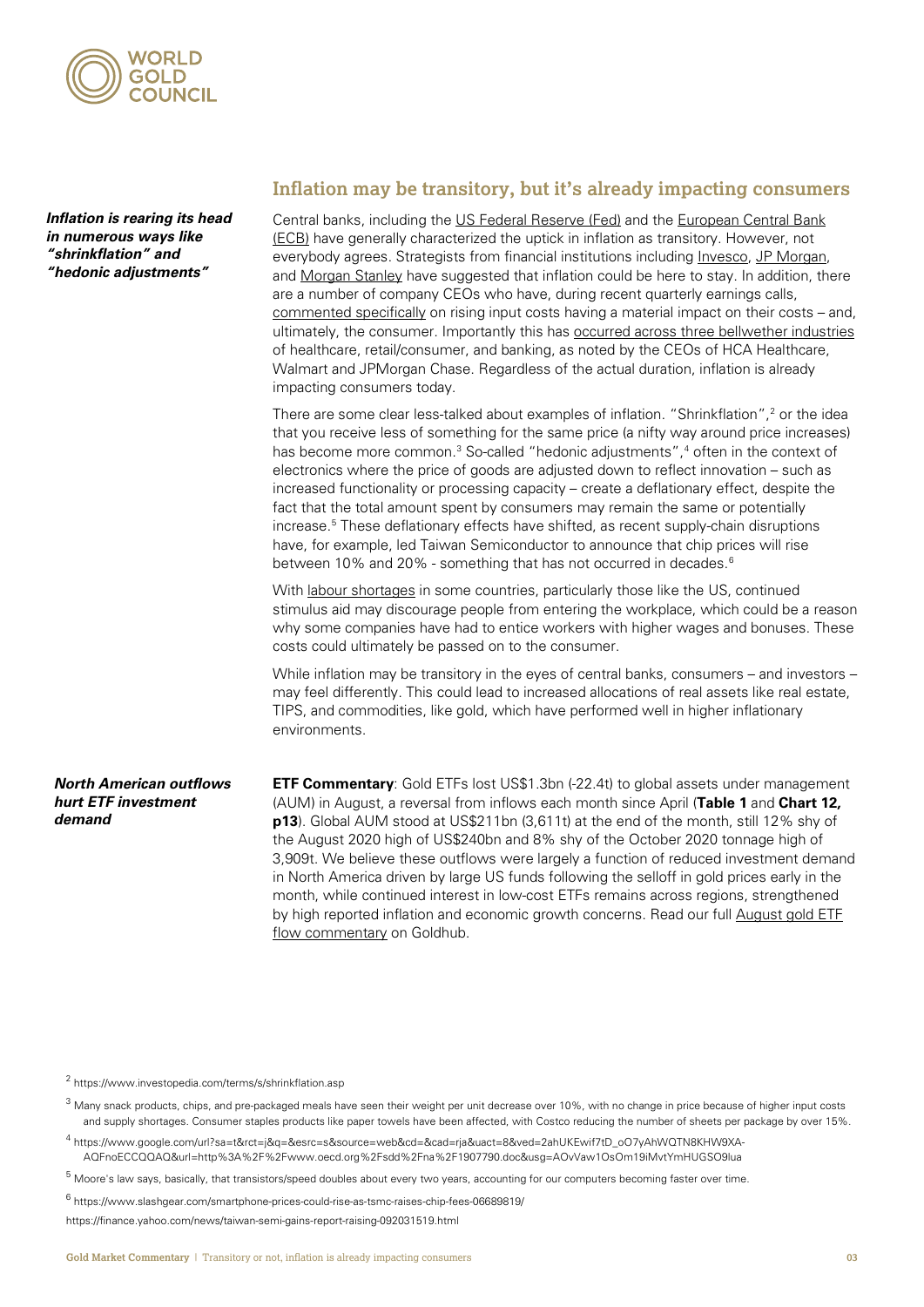

| <u>rabic 1. heyibnai chanyes in yolu-backed ETT holdinys</u> |              |                   |                 |                |               |  |  |  |  |  |
|--------------------------------------------------------------|--------------|-------------------|-----------------|----------------|---------------|--|--|--|--|--|
|                                                              | AUM (US\$bn) | Holdings (tonnes) | Change (tonnes) | Flows (US\$mn) | Flows (% AUM) |  |  |  |  |  |
| North America                                                | 107.0        | 1.833.5           | $-32.2$         | $-1,831.2$     | $-1.7%$       |  |  |  |  |  |
| Europe                                                       | 92.4         | 1.584.3           | 9.6             | 550.1          | 0.6%          |  |  |  |  |  |
| Asia                                                         | 8.0          | 132.8             | 0.8             | 39.7           | 0.5%          |  |  |  |  |  |
| Other                                                        | 3.5          | 60.4              | $-0.5$          | $-30.2$        | $-0.8%$       |  |  |  |  |  |
| <b>Total</b>                                                 | 210.9        | 3.611.1           | $-22.4$         | $-1,271.6$     | $-0.6%$       |  |  |  |  |  |

#### **Table 1: Regional changes in gold-backed ETF holdings\***

\*To end August 2021.

**On Goldhub, see[: Gold-backed ETF flows.](https://www.gold.org/goldhub/data/global-gold-backed-etf-holdings-and-flows)** 

Source: Bloomberg, Company Filings, ICE Benchmark Administration, World Gold Council

#### **Regional insights**

*Chinese gold ETF holdings continued to see inflows*

**China:** *Inflows into Chinese gold ETFs continued in August:* Total holdings of Chinese gold ETFs increased by 0.8t in August, standing at 72t, the second highest in history on a monthly basis. Chinese gold ETFs' popularity among local investors following its worst month since October 2018, was driven by the volatile CSI300 stock index weighing on local investors' risk appetite, as many investors took advantage of the local gold price's plunge in early August to enter the market or increase their gold ETF holdings.

*Physical gold demand rose in August:* Trading volumes of Au9999 – a high frequency physical gold demand indicator – reached 296t in August, [7](#page-3-0) 38% higher m-o-m and 14% higher y-o-y. Historical data shows that China's wholesale physical gold demand tends to rise after the offseason for gold consumption in Q2 and early Q3 (**Chart 2**).



#### **Chart 2: Chinese wholesale gold demand tends to rise in August and September**

\*Average monthly gold withdrawals from the SGE between 2010 and 2019. Source: Shanghai Gold Exchange, World Gold Council

*The Shanghai-London gold price spread rose further in August:* As China's wholesale physical gold demand increased, the local gold price premium also witnessed a rise, averaging US\$5.8/oz in August, US\$4/oz higher m-o-m.

**India**: Following the improvement in July, retail demand strengthened in August. The correction in the domestic gold price on 9 August of 2.4% provided a fillip to demand in the first half of the month – largely driven by wedding purchases – although this tailed off slightly after the subsequent price recovery. Demand was also supported by buying on Onam, with anecdotal evidence suggesting an improvement y-o-y due to the low base of

<span id="page-3-0"></span> $<sup>7</sup>$  The volumes include both the buy and sell order which is often referred to as 'counting both sides of the trade'.</sup>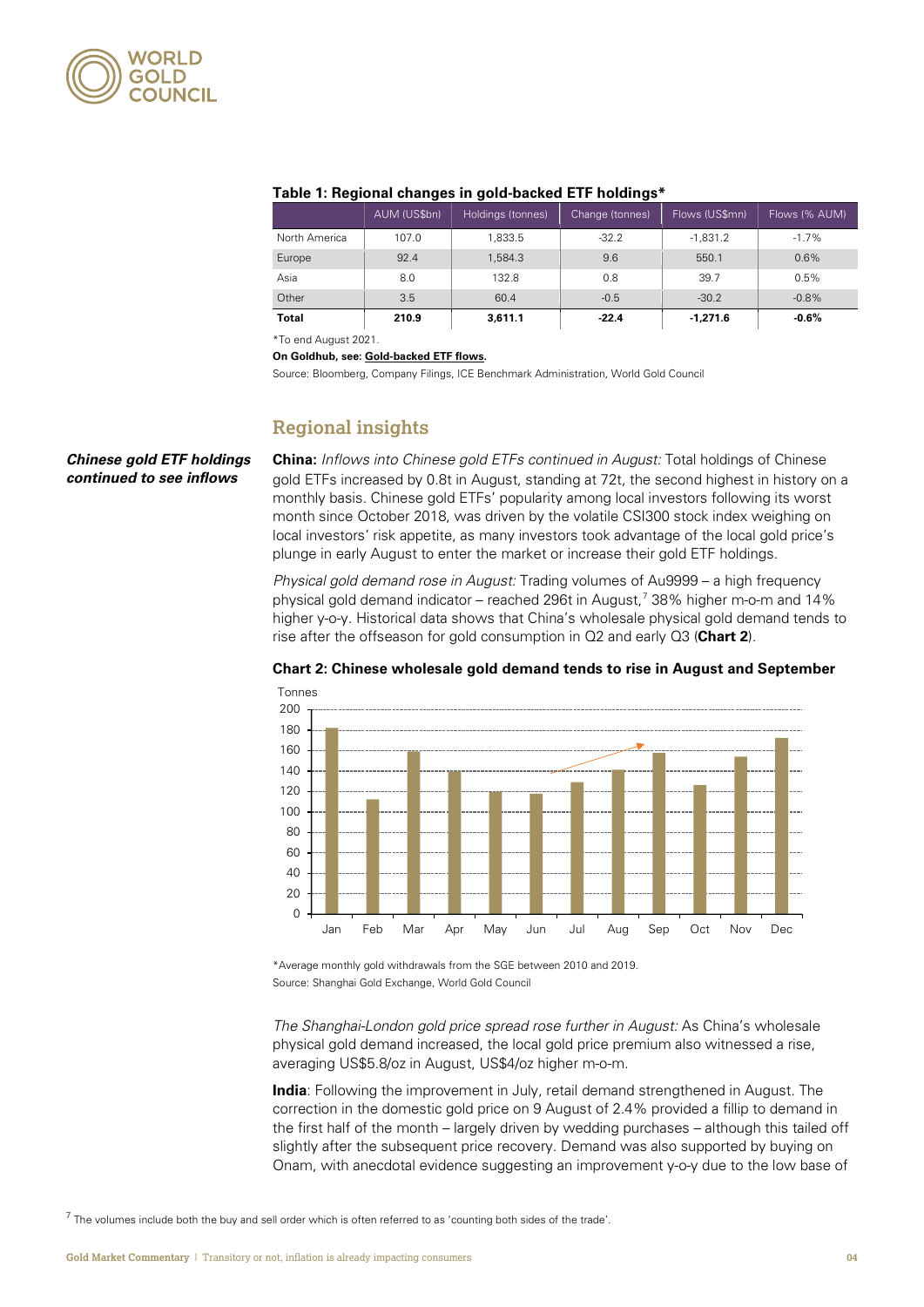

2020 and improved consumer sentiment following the economic revival after the second wave of COVID-19. [8](#page-4-0)

Based on our interactions with the trade, we expect official imports to remain healthy in August following their [revival in July.](https://www.gold.org/goldhub/gold-focus/2021/08/indias-gold-market-july-imports-rebound-retail-demand-improves) Imports will be supported by jewellery retailer restocking (ahead of festivals and weddings in Q4) and the boost in manufacturing activity ahead of India's leading business to business (B2B) jewellery exhibition, the [India](https://gjepc.org/iijs-premiere/)  [International Jewellery Show \(IIJS\),](https://gjepc.org/iijs-premiere/) which is held from 15-19 September 2021.

The local market flipped to a small premium of  $\sim$  US\$0.5-1/oz by the end of the first week of August and further widened to US\$4-5/oz by the second week following the price drop, but narrowed to US\$2-3/oz by third week, and US\$1-2/oz by the end of the month as the gold price recovered (**Chart 3**).

#### **Chart 3: Domestic market flipped back to a premium after demand strengthened in August**

Difference between MCX Gold Spot price and landed gold price in India derived from LBMA Gold price AM



\*As of 31 August 2021

Source: NCDEX, ICE Benchmark Administration, World Gold Council

**Europe**: ZEW eurozone inflation expectations fell in August but CPI rose to 2.2% (the highest level since 2018), supporting the view that inflation is increasing globally. Furthermore, there has been speculation over inflation and the economic outlook in the region; the September ECB policy meeting will consider how inflation will be managed moving forward. The Bundesbank said that Germany's economic rebound might be weaker than expected – a sign that European equity markets could face a setback. And concerns about the Delta variant have ticked higher, prompting the EU to suspend travel from the US.

#### *Delta variant is impacting O***ceania** *significantly*

**Elsewhere:** Covid is clearly impacting some regions in the East

- NZ imposed lockdown and its central bank postponed a widely-expected rate rise after a few COVID cases were recorded
- Australia, hit by the Delta variant, has seen widespread protests in response to continued lockdown measures
- The Delta variant has also had a serious impact across the SE Asian region, with varying degrees of lockdown across countries such as Vietnam, Malaysia, and Thailand.
- Gold premiums jumped in Sri Lanka as economic conditions deteriorated. Reportedly, the country's scrap supply pricing has also increased.

<span id="page-4-0"></span>8 Onam is a harvest festival celebrated in Kerala; in 2021 the festival fell on 21 August. Kerala is one of India's major gold consuming states.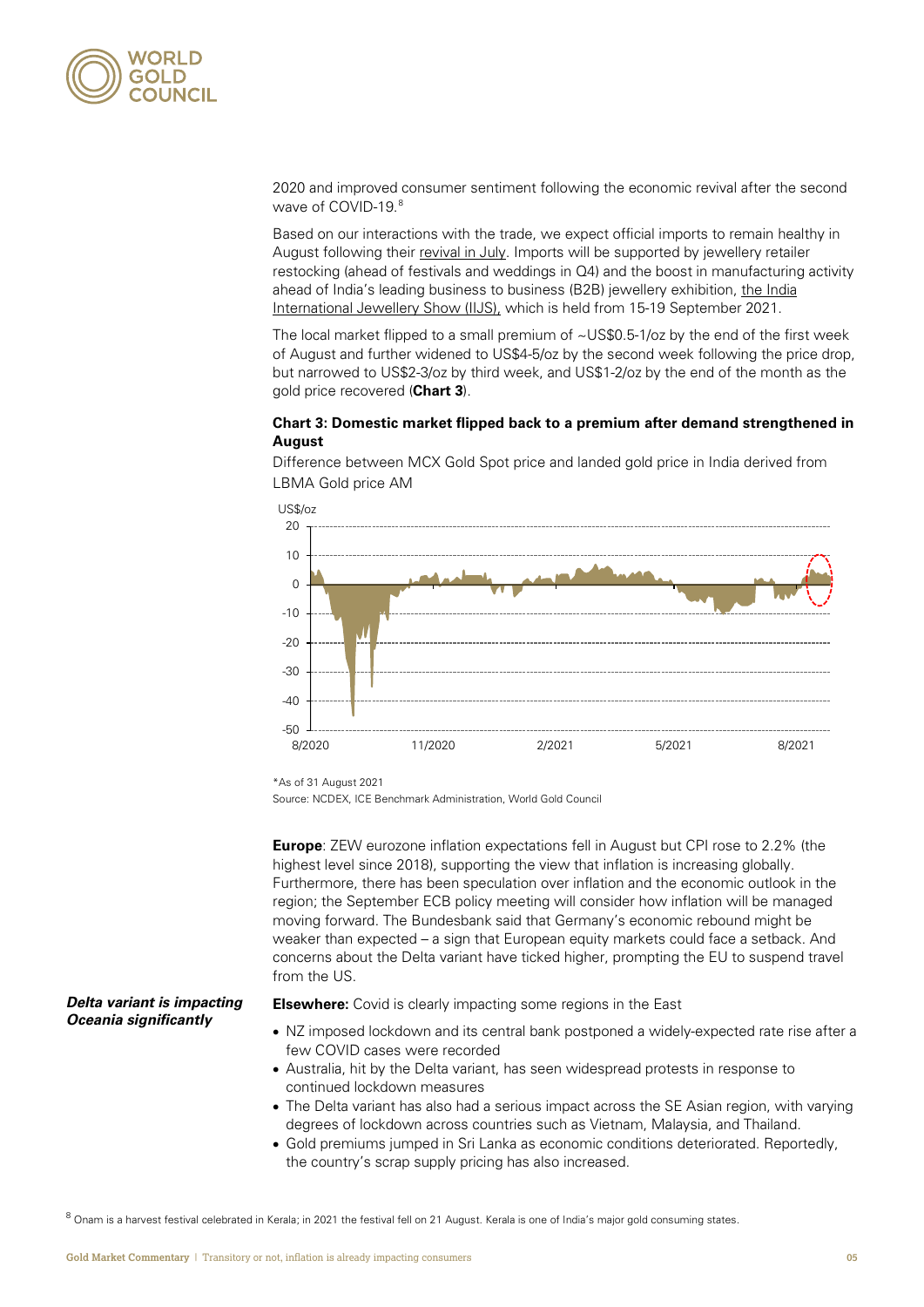

## Most asked investor questions

#### *Here are our thoughts on the key questions we have received from investors during the past month:*

#### **What caused the gold 'flash crash' early in the month?**

During Asian market trading hours on Monday 9 August, gold dropped 4% over the course of 15 minutes to below US\$1,700/oz, in what some have deemed a 'flash crash'.<sup>[9](#page-5-0)</sup> We've been asked about the potential causes (**Chart 4**).

First, gold traded weaker on Friday 6August, down 2.3% as strong US payroll data suggested the Fed may taper earlier than expected. Second, on the same day, the US dollar strengthened, as did yields. *The early August "flash crash" was short-lived*

> But on Monday of the following week in Asian market trading, the price of gold sold off quickly on over US\$4bn of volume; this happened during a period where there is generally less liquidity in global markets across all assets. There were some technical components that could have created this quick sell-off. First, technicians highlighted the recent "death cross" where the 50-day moving average fell below the 200-day moving average, which is considered bearish. Second, the quick sell-off likely initiated some stop-loss orders that were probably situated around the US\$1,700 level, and this created a snowball effect causing additional selling.

The key takeaway from what happened that day was that gold finished down less than 2% in US market hours. It's a testament both to opportunistic investors who took advantage of the selloff as well as the trading support for gold once Western markets opened.

#### **Chart 4: Gold sold off sharply during off-trading hours, but recovered late in the day**

Price of gold and volume traded for the active month based on COMEX gold futures in US market hours\*



\*Based on Comex gold active month futures price. Source: Bloomberg, World Gold Council

<span id="page-5-0"></span> $9$  A flash crash is a very rapid, deep, and volatile fall in [security](https://en.wikipedia.org/wiki/Security_(finance)) prices occurring within a very short time period.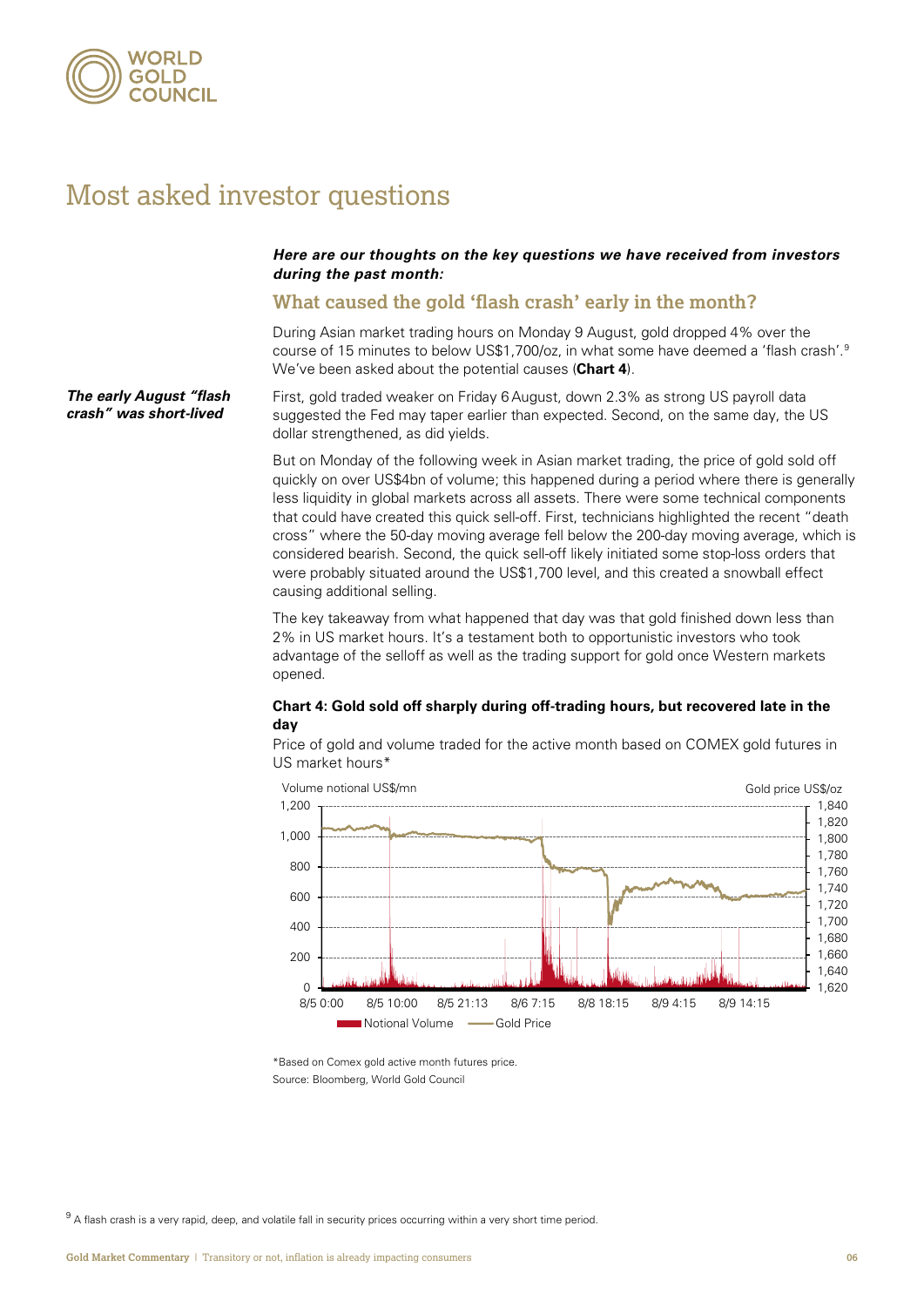

*We believe all portfolios should have an allocation* 

#### **When is a good time to buy gold and how can it be added to a portfolio?**

We're frequently asked about the right time to add gold to a portfolio, but this question has come up more frequently over the past few months. We generally don't comment on timing the market or price targets of where to add or reduce gold positions but take the approach of pointing out that we believe all portfolios should have an allocation to gold.

There are short-term drivers and tactical positioning that can move the price in the short run but it is the long-term strategic positioning of gold that has the most important impact on a portfolio over time.

That said, as we noted in last month's commentary, September has been one of the strongest months historically for the price of gold, and this could present an opportunity for investors as we head into the fourth quarter of the year (**Chart 5**).

Our analysis shows that, historically, gold has delivered positive returns during September, with a confidence level just shy of 90%. This is likely driven by a combination of two trends: a period of strong demand linked to the Indian wedding season and other festivals in October and early November, and higher global investment activity following typically quieter summer months. As such, investors have often used September as an opportune time to add gold to their portfolios.

In addition,  $\Omega$ aurum<sup>SM</sup>, our web-based valuation tool, suggests that there could still be upside for gold during 2021 based on various hypothetical macroeconomic scenarios.<sup>[10](#page-6-0)</sup>

There are several ways investors can gain exposure to gold. Futures, options, gold-backed ETFs, bars and coins, and OTC, along with ownership in gold mining companies. Each is a valid way to gain exposure in its own right; the choice boils down to the needs of the specific investor, their time horizon, goals, mandates, etc., all of which should be considered when planning. And in many cases, we see investors choose an approach that gives them exposure to gold through multiple channels.

#### **Chart 5: September has the second strongest historical average returns by month** Gold return seasonality





\*Based on monthly returns for the gold price from December 1982 to July 2021. Source: Bloomberg, ICE Benchmark Administration, World Gold Council

<span id="page-6-0"></span>10 Based on Oxford Economics' scenarios published in Q2 2021 and calculations using th[e Gold Valuation Framework](https://www.gold.org/download/file/14562/GVF_Methodology.pdf) (GVF) methodology available through [Qaurum.](https://www.gold.org/goldhub/portfolio-tools/gold-valuation-framework) A detailed description of OE's scenarios and their implications can be found a[t Goldhub.com.](https://www.gold.org/goldhub) The World Gold Council does not forecast the price of gold. GVF is a methodology that allows investors to understand how gold's demand and supply may react to various macroeconomic variables, based on historical relationships. Our web-based tool, Qaurum, is customisable and users can modify any of the variables included on the available hypothetical scenarios to best reflect their own view on the global economy. See **important information and other disclosures** at the end of this document.

# *to gold*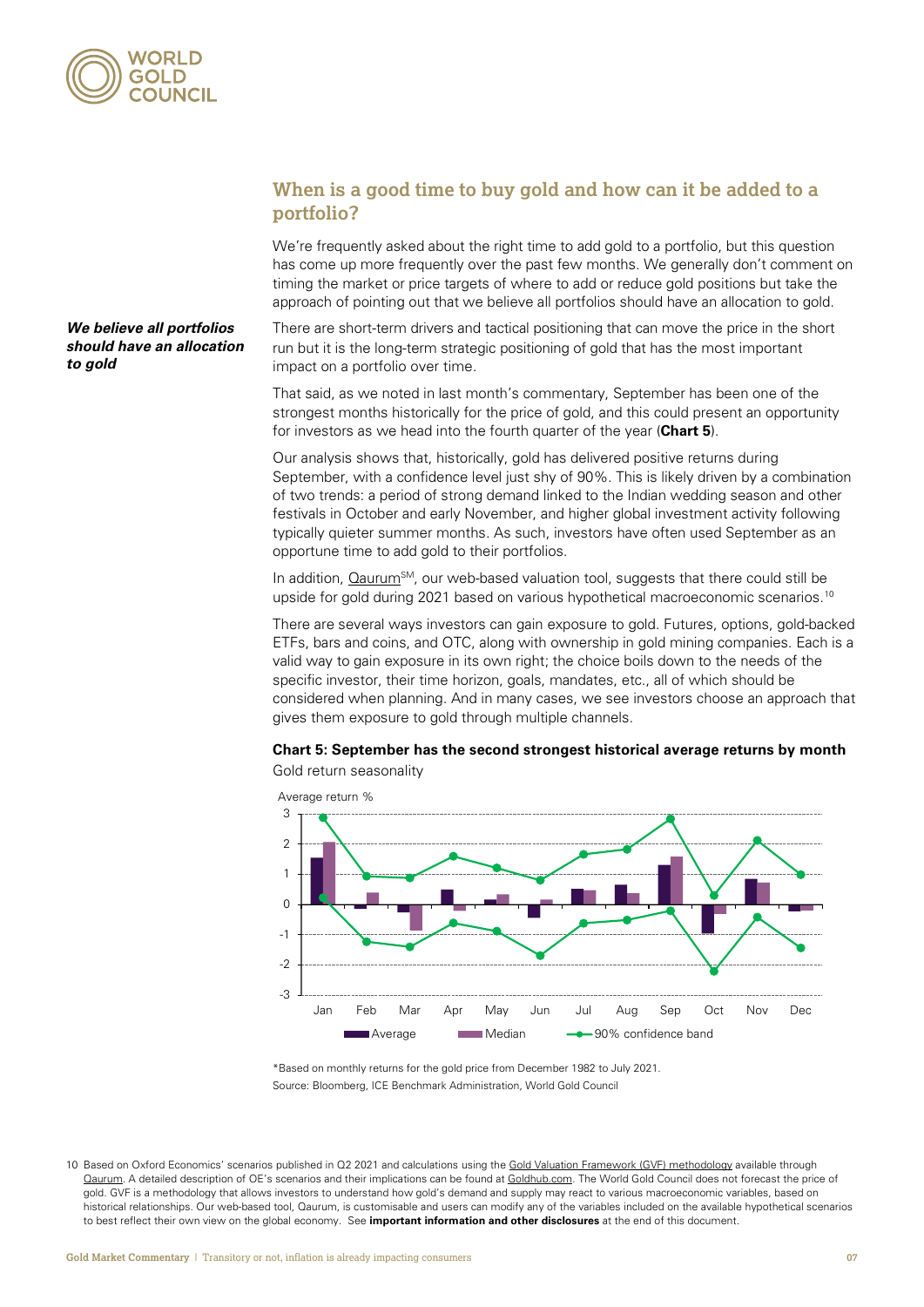

### **Why has gold not rallied with real rates moving further into negative territory?**

Real government bond yields via the US-10-year TIPS yield hit all-time lows in early August, which is normally a positive for gold as its opportunity cost improves. Despite the very strong correlation over recent years, we've seen the gold price lag this move at times, which appeared to be the case in August. This was likely a product of a stronger US dollar. We would not be surprised to see an uptick in the price of gold should real rates hold below -1%, particularly as month-end jobs data was weaker.

#### **Chart 6: Real yields hit an all-time low in early August**



Long-term real yields of US 10-year TIPS

Source: Bloomberg, World Gold Council

<sup>\*</sup>As of 31 August 2021.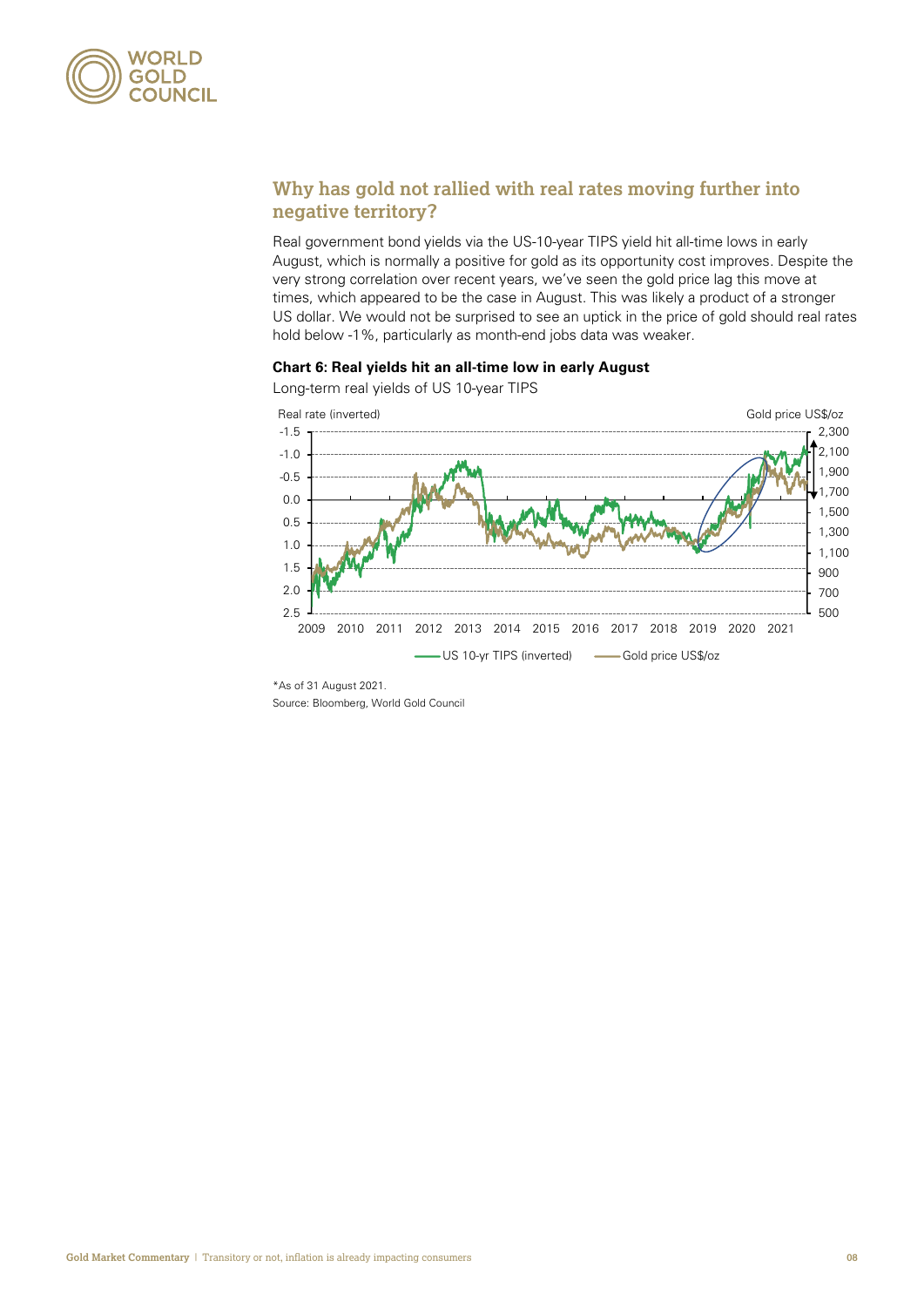

#### **Are institutional investors adding gold to their portfolios and why?**

Investor appetite for commodities has grown<sup>[11](#page-8-0)</sup> and we note that gold could serve as the optimal way to gain that exposure in **[Gold: the most effective commodity investment -](https://www.gold.org/goldhub/research/gold-most-effective-commodity-investment-2021-edition) [2021 Edition](https://www.gold.org/goldhub/research/gold-most-effective-commodity-investment-2021-edition)**.

But outside of financial market research and surveys, well known institutional investors often publicly voice their opinions on gold - something we've seen more of recently. Those opinions have primarily carried a positive tone suggesting they are adding to gold positions over the past month. Two are worth highlighting:

Mark Mobius from Mobius Capital Partner[s commented](https://30stades.com/2021/09/02/should-you-buy-gold-right-now-mark-mobius-has-turned-bullish-investment/) late in the month that investors should have a 10% allocation to gold, based on his view that world currencies will devalue in 2022 as a bi-product of COVID-related stimulus packages. He believes devaluing will be also driven by consumer inflation. The principle of gold as a store of value is one of our key messages for investing in gold; we have seen the purchasing power of fiat currencies decrease substantially over recent years, a trend that has continued from the last century (**Chart 7**).

John Paulson of Paulson and Company became famous for his performance during the Global Financial Crisis when he shorted subprime housing mortgage bonds. Paulson is no stranger to gold, having offered his investors the ability to settle their investments in gold versus traditional dollars. When aske[d whether gold is a good investment](https://www.bloomberg.com/news/newsletters/2021-09-02/investment-advice-from-john-paulson-where-to-bet-100-000) today, he said "Yeah, we do [think gold is a good investment]. There's a very limited amount of investable gold. It's in the order of several trillion dollars, while the total amount of financial assets is closer to \$200 trillion. So as inflation picks up, people try and get out of fixed income. They try and get out of cash. And the logical place to go is gold." His belief is that inflation will shoot much higher than people expect, a scenario where gold would perform strongly.

#### **Chart 7: Fiat currencies and other commodities have been significantly devalued against gold since 1971 and more so since 2000**

Value of currencies and broad commodities relative to gold (January 2000 = 100)\*



*Value in ounces of US\$ gold*

\*As of 31 December 2020. Relative value between 'gold': LBMA Gold Price PM 'commodities': Bloomberg Commodity Index, and major currencies, since 2000. Value of commodities and currencies measured in ounces of gold and indexed to 100 in January 2000.

#### On Goldhub, see: **Gold prices**.

Source: Bloomberg, ICE Benchmark Administration, World Gold Council

<span id="page-8-0"></span><sup>&</sup>lt;sup>11</sup> ["Rethink, Rebalance, Reset: Institutional Portfolio Strategies for the Post-Pandemic Period"](https://www.gold.org/goldhub/research/institutional-portfolio-strategies-for-the-post-pandemic-period), July 2021, Coalition Greenwich (formerly Greenwich Associates) and [Asia pension funds allocate 8% to alternatives, highest in the world, Mercer says](https://www.asiaasset.com/post/25053)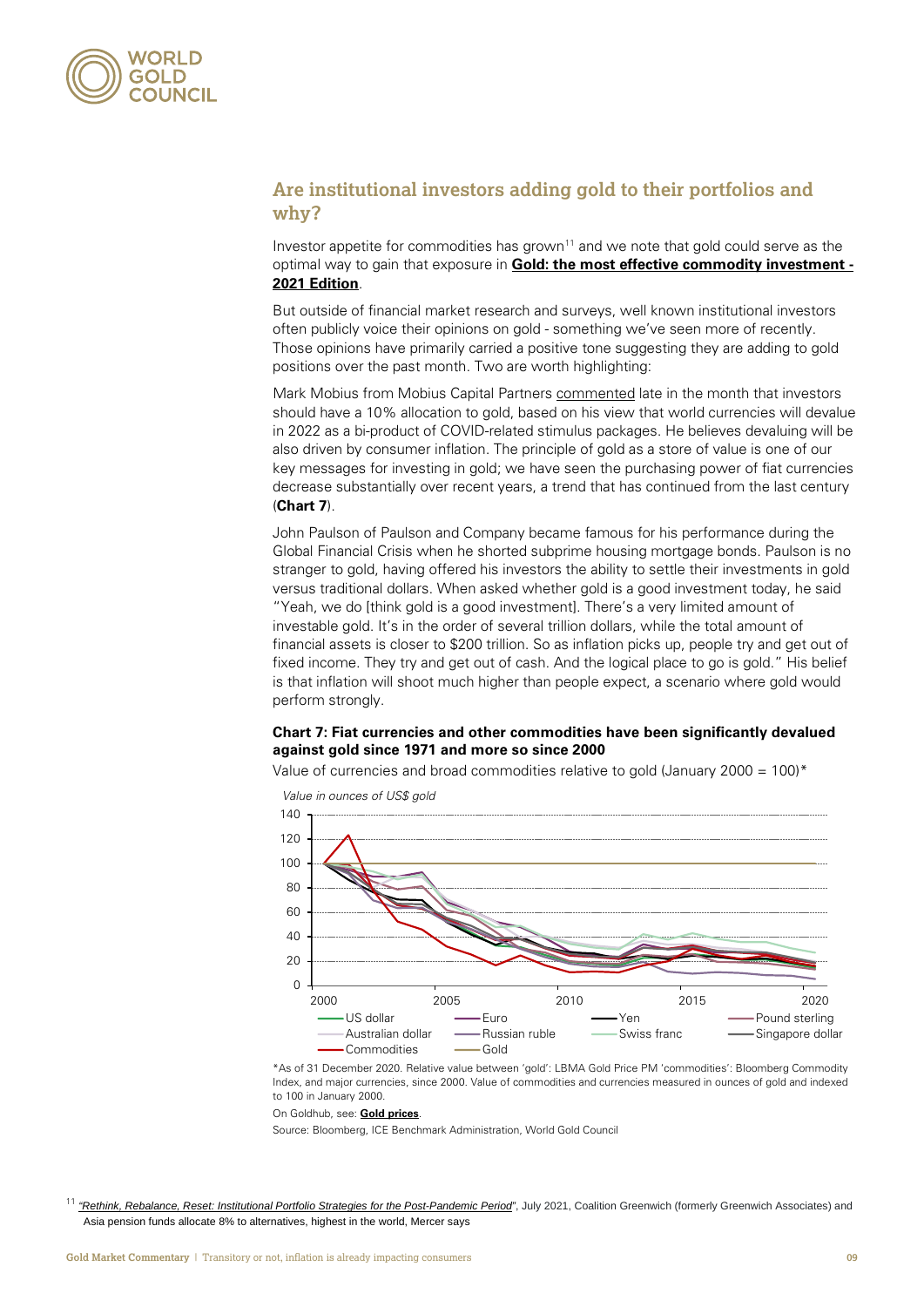

#### **Gold market monitor**

#### **Figure 1: Gold return in key currencies during 2021\***

|            | USD     | EUR     | JPY     | GBP     | CAD     | <b>CHF</b> | <b>INR</b> | <b>RMB</b> | <b>TRY</b> | <b>RUB</b> | ZAR     | <b>AUD</b> |
|------------|---------|---------|---------|---------|---------|------------|------------|------------|------------|------------|---------|------------|
| June       | $-7.2%$ | $-4.3%$ | $-5.8%$ | $-4.5%$ | $-4.9%$ | $-4.6%$    | $-5.0%$    | $-5.7%$    | $-4.9%$    | $-7.6%$    | $-3.4%$ | $-4.3%$    |
| July       | 3.6%    | 3.6%    | 2.4%    | 2.9%    | 4.4%    | .5%        | 3.7%       | 3.5%       | 0.4%       | 3.7%       | 6.1%    | 5.8%       |
| August     | $-0.6%$ | $-0.1%$ | $-0.5%$ | 0.4%    | 0.6%    | 0.5%       | $-2.5%$    | $-0.5%$    | $-1.9%$    | $-0.5%$    | $-1.7%$ | 0.0%       |
| <b>YTD</b> | $-3.9%$ | $-0.3%$ | 2.3%    | $-4.5%$ | $-4.6%$ | $-0.4%$    | $-3.9%$    | $-5.0%$    | 7.6%       | $-4.8%$    | $-5.3%$ | .5%        |

\*As of 31 August 2021. Based on the LBMA Gold Price PM in: US dollar (USD), euro (EUR), Japanese yen (JPY), pound sterling (GBP), Canadian dollar (CAD), Swiss franc (CHF), Indian rupee (INR), Chinese yuan (RMB), Turkish lira (TRY), Russian rouble (RUB), South African rand (ZAR), and Australian dollar (AUD). Source: Bloomberg, ICE Benchmark Administration, World Gold Council



\*To 31 August 2021. Note: Return computations for 'EM equities': MSCI Emerging Markets Total Return Gross; 'Gold (US\$/oz)': LBMA Gold Price PM; 'US treasuries': Bloomberg Barclays US Treasury Total Return Unhedged USD; 'Commodities (GSCI)': S&P GSCI Total Return; 'Europe equities': MSCI Daily Gross TR Europe; 'US Total Return Index Value Unhedged; 'Oil (US\$/bbl)': US Crude Oil WTI Cushing equities': MSCI Daily Total Return Gross USA.

#### **Chart 8: Year-to-date performance\* Chart 9: Gold price and moving averages\***



'US credit': Bloomberg Barclays US Credit Total Return Value Unhedged; 'US TIPS': Bloomberg Barclays US Treasury Inflation Notes Total Return Index Value Unhedged; 'Euro treasuries': Bloomberg Barclays EuroAgg Treasury OK Spot; 'REITs': Dow Jones US Select REIT Total Return. Source: Bloomberg, ICE Benchmark Administration, World Gold Council



**Chart 10: COMEX net long positioning\* Chart 11: Gold ETF flows by region\***



\*To 24 August 2021. Note: The Commitment of Traders (COT) report provides information on the positioning of speculative investors in the US futures markets. Short positioning reflects bearish sentiment while long positioning reflects bullish sentiment in the gold futures markets.

Source: Bloomberg, World Gold Council

\*To 31 August 2021. Note: 'Gold (US\$/oz)': LBMA Gold price PM (end-ofperiod).

On Goldhub, see: **[Global gold-backed ETF holdings and flows.](https://www.gold.org/goldhub/data/global-gold-backed-etf-holdings-and-flows)**

Source: Bloomberg, Company Filings, ICE Benchmark Administration, World Gold Council